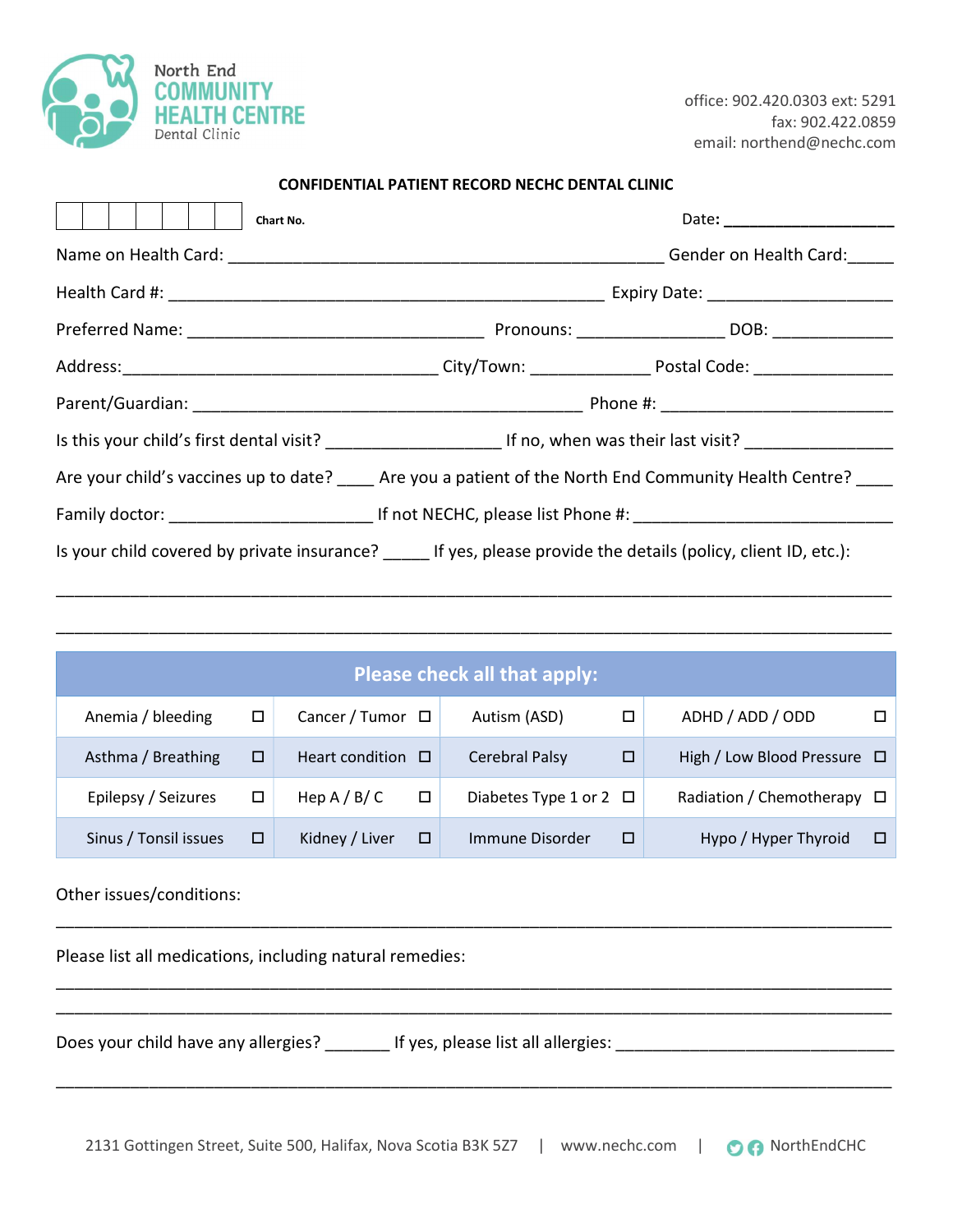|  | Has your child ever had an injury to their teeth? |  | If yes, please explain: |  |
|--|---------------------------------------------------|--|-------------------------|--|
|--|---------------------------------------------------|--|-------------------------|--|

|                                                         | Please answer as accurately as possible: |                                 |            |                 |                       |  |                                    |  |  |
|---------------------------------------------------------|------------------------------------------|---------------------------------|------------|-----------------|-----------------------|--|------------------------------------|--|--|
| Does your child currently use/suck:                     | Fingers $\square$                        | Soother $\square$               |            | $No$ $\square$  |                       |  |                                    |  |  |
| Does your child use a baby bottle or sippy cup?         |                                          |                                 |            |                 | Yes $\Box$            |  | No <sub>1</sub>                    |  |  |
| If yes, do they use it during the:                      |                                          | Day $\Box$                      |            |                 | Night $\square$       |  | Both $\square$                     |  |  |
| How often is your child brushing?                       |                                          | Once a day $\square$            |            |                 | Twice a day $\square$ |  | Rarely $\square$                   |  |  |
| Who brushes their teeth?                                |                                          | They do $\Box$ An adult $\Box$  |            |                 |                       |  | They do, with assistance $\Box$    |  |  |
| Is your child using floss?                              |                                          |                                 | Yes $\Box$ | No <sub>D</sub> |                       |  |                                    |  |  |
| What kind of toothpaste does your<br>child use?         |                                          | "Training" toothpaste $\square$ |            |                 |                       |  | Toothpaste with fluoride $\square$ |  |  |
| What does your child drink most often?                  | Water $\square$                          | Milk $\square$                  |            | Juice $\square$ | $Pop \Box$            |  | Other                              |  |  |
| Does your child have any sore teeth today?              |                                          |                                 |            |                 |                       |  |                                    |  |  |
| If yes, please explain:                                 |                                          |                                 |            |                 |                       |  |                                    |  |  |
| Is there anything else we should know about your child? |                                          |                                 |            |                 |                       |  |                                    |  |  |

\_\_\_\_\_\_\_\_\_\_\_\_\_\_\_\_\_\_\_\_\_\_\_\_\_\_\_\_\_\_\_\_\_\_\_\_\_\_\_\_\_\_\_\_\_\_\_\_\_\_\_\_\_\_\_\_\_\_\_\_\_\_\_\_\_\_\_\_\_\_\_\_\_\_\_\_\_\_\_\_\_\_\_\_\_\_\_\_\_\_

## CONSENT & WAIVER

I hereby give consent to the North End Community Health Centre and Dalhousie Faculty of Dentistry to provide dental treatment.

I understand that treatment is to be performed by licenced practitioners or students under the direct supervision of licenced practitioners.

Information is used in compliance with all applicable federal and provincial privacy legislation, the Nova Scotia Dental Board, College of Dental Hygienists of Nova Scotia and the regulations of Dalhousie University to provide optimal dental care to our patients.

I consent to the use of records which may identify me through the use of photographs or other records that may identify me that have been taken as part of my treatment for continuing education purposes or publication outside of the confines of NECHC for grants and outside donations for the clinic. The purposes include providing these records to individuals who are not involved in my treatment in any way, including during seminars and lectures which involve dental professionals and students who may not be affiliated with NECHC or Dalhousie. This will not happen without prior knowledge

I acknowledge that the North End Community Health Centre Dental Clinic Clinical Primary Care Manager has the authority to discontinue treatment if it has been deemed to be in the best interest of the parties involved, or any reasons deemed necessary. No guarantees or assurances of successful treatment can be made. I understand that the Faculty will make every effort to provide the highest quality of care but there is a risk of failure. I release NECHC and /or Dalhousie University from any legal claims for injury, damage or losses suffered while a patient at the North End Community Health Centre Dental Clinic.

## All information given is true and accurate to the best of my knowledge.

| Date: | Signature of Parent/Guardian: |
|-------|-------------------------------|
| Date: | Witness:                      |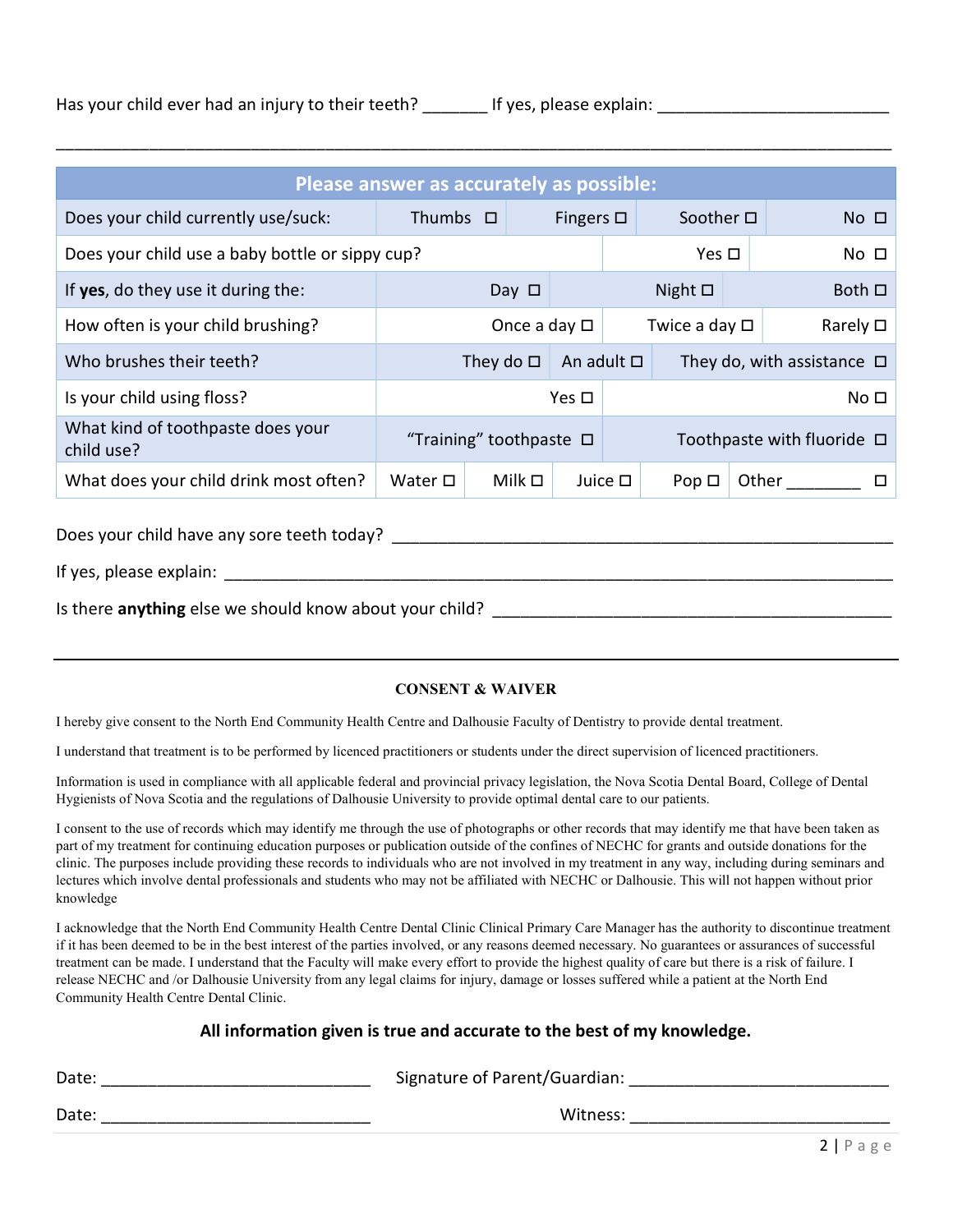| Date / Codes<br>Progress Notes<br>Faculty<br>Include tooth # & surfaces<br>(student print and sign entry) | <b>Progress Notes</b> | Chart<br>No. |  |  |  |  |
|-----------------------------------------------------------------------------------------------------------|-----------------------|--------------|--|--|--|--|
|                                                                                                           |                       |              |  |  |  |  |
|                                                                                                           |                       |              |  |  |  |  |
|                                                                                                           |                       |              |  |  |  |  |
|                                                                                                           |                       |              |  |  |  |  |
|                                                                                                           |                       |              |  |  |  |  |
|                                                                                                           |                       |              |  |  |  |  |
|                                                                                                           |                       |              |  |  |  |  |
|                                                                                                           |                       |              |  |  |  |  |
|                                                                                                           |                       |              |  |  |  |  |
|                                                                                                           |                       |              |  |  |  |  |
|                                                                                                           |                       |              |  |  |  |  |
|                                                                                                           |                       |              |  |  |  |  |
|                                                                                                           |                       |              |  |  |  |  |
|                                                                                                           |                       |              |  |  |  |  |
|                                                                                                           |                       |              |  |  |  |  |
|                                                                                                           |                       |              |  |  |  |  |
|                                                                                                           |                       |              |  |  |  |  |
|                                                                                                           |                       |              |  |  |  |  |
|                                                                                                           |                       |              |  |  |  |  |
|                                                                                                           |                       |              |  |  |  |  |
|                                                                                                           |                       |              |  |  |  |  |
|                                                                                                           |                       |              |  |  |  |  |
|                                                                                                           |                       |              |  |  |  |  |
|                                                                                                           |                       |              |  |  |  |  |
|                                                                                                           |                       |              |  |  |  |  |
|                                                                                                           |                       |              |  |  |  |  |
|                                                                                                           |                       |              |  |  |  |  |
|                                                                                                           |                       |              |  |  |  |  |
|                                                                                                           |                       |              |  |  |  |  |
|                                                                                                           |                       |              |  |  |  |  |
|                                                                                                           |                       |              |  |  |  |  |